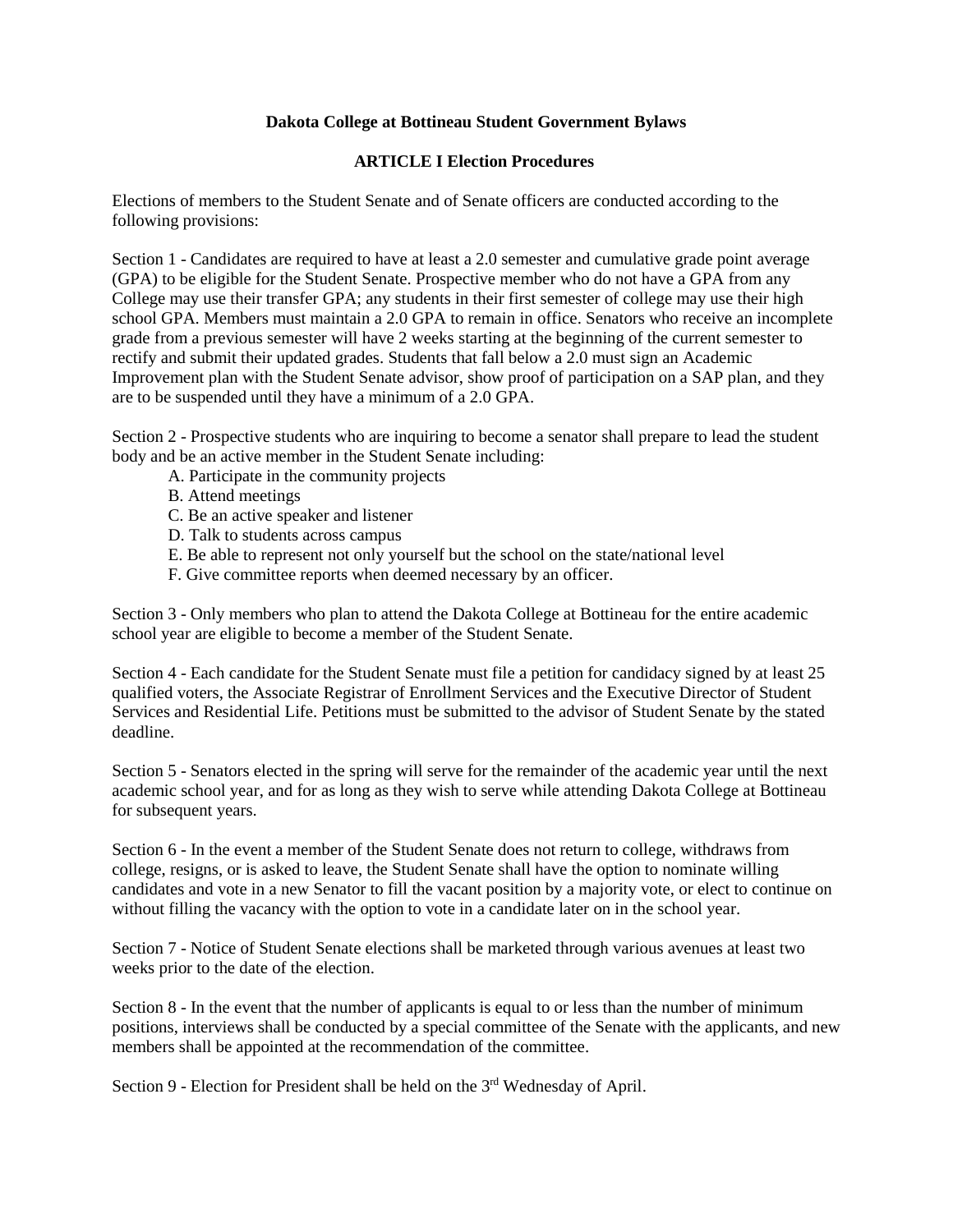# **ARTICLE II Qualifications for officers of the Student Senate**

Section 1 - All officers must be duly elected members of the Student Senate.

Section 2 - Officers shall be elected by the Student Senate, with the exception of the Student Body President/Student Senate President.

Section 3 - Be knowledgeable and/or willing to learn Robert's Rules of Order.

## **ARTICLE III Powers and duties of officers and members of the Student Senate**

Section 1 - All officers and members of the Student Senate shall attend all meetings unless the advisor and/or president has excused the absence prior to the meeting time except in special circumstances decided by the Senate.

Section 2 - The President of the Student Senate shall:

- A. Call and preside over all meetings of the Student Senate.
- B. Have power to call for special reports from members.
- C. Have the power to assign duties.
- D. Have no vote except to cast the tie breaking vote of the Senate.
- E. Act as the official representative of the Student Senate at meetings and functions of the college, student body and community or appoint a member of the Student Senate to take his/her place as an official representative.
- F. Attend the Management Team meetings or appoint a member of the Senate to attend in their place.
- G. Call for special meetings when needed at the President's discretion, and be responsible for notifying all members of said meetings.
- I. Be responsible for notifying all members of special meetings.
- Section 3 The Vice-President/ Dakota College at Bottineau Head Delegate shall:
	- A. Call and preside over Student Senate meetings in the temporary absence of the President.
	- B. Serve as the Dakota College at Bottineau Head Delegate representative to the North Dakota Student Association.
	- C. Appoint a representative as Head Delegate to attend a North Dakota Student Association meeting if the Vice-President cannot attend said meeting.
	- D. Collect documents from the Student Senate mailbox prior to meetings.
- Section 4 The Administrative Assistant shall:
	- A. Keep accurate minutes of all official Student Senate meetings and have them available by the Friday of the current week.
	- B. Prepare an agenda with help from the officers and advisors for each regular meeting by the Friday of the previous week for regular meetings to make it available for Student Senate members.
	- C. Be responsible for handling correspondence between the Student Senate and outside sources. This shall include maintaining the information on the Dakota College at Bottineau website and other social media sources.
	- D. Be responsible for keeping a permanent record of previous agendas, meeting minutes, special committee minutes and other documents for the Student Senate.
	- E. Call and preside over Student Senate meetings in the temporary absence of the President and Vice President.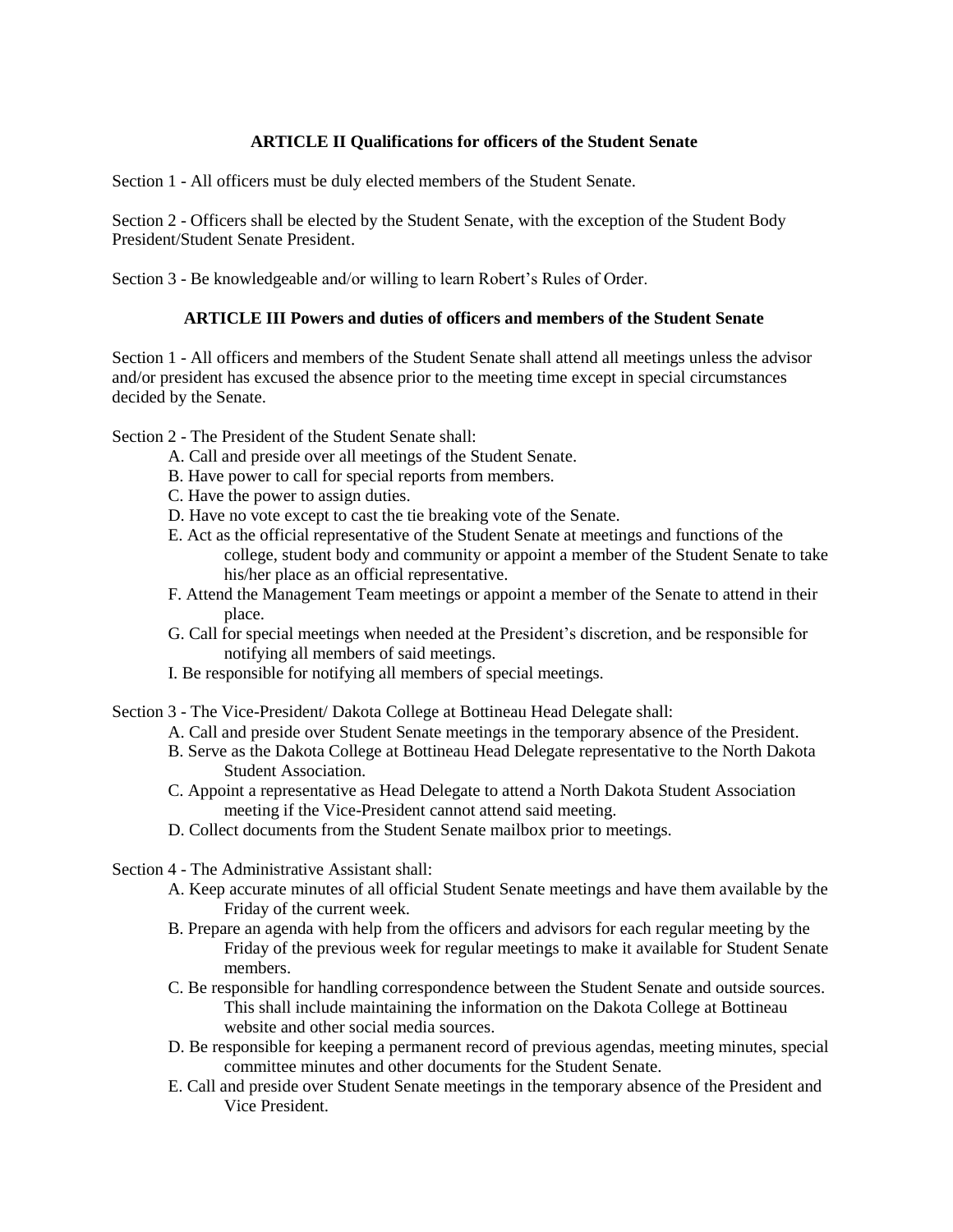- F. E-mail clubs and maintain records of all fundraising request approvals and denials.
- G. Post weekly minutes in a prominent place.
- H. Maintain the DCB OneDrive
- Section 5 The Treasurer shall:
	- A. Work collaboratively to prepare the Student Senate's budgets.
		- 1. Present the budget to the Senate for approval.
		- 2. Ensure the Senate adheres to the approved budget.
	- B. Maintain accurate financial records throughout the year.
	- C. Call and preside over Student Senate meetings in the temporary absence of the President, Vice President, and Administrative Assistant.
	- D. Be able to report the financial standing of the Student Senate.
	- E. Track all financial transactions and reporting of the financial condition of the Student Senate with the advisors.
- Section 6 The Senators shall:
	- A. Conduct themselves respectfully and professionally as leaders and representatives of the Dakota College at Bottineau and the student body while on campus, away from campus and online.
	- B. Report any student concerns to the Senate.
	- C. Be an active participant in Student Senate meetings, programs, and activities.
	- D. Attend at least one North Dakota Student Association meeting per academic year of being elected.
	- E. Be a member of at least one standing committee within a month of being elected.

#### **ARTICLE IV Meeting Time, Place and Attendance**

Section 1 - The Student Senate shall meet regularly in a manner which is most convenient for the members and advisors.

Section 2 - The Student Senate shall meet in the scheduled room on the Dakota College at Bottineau campus unless otherwise specified.

 academic year, without just cause, may be removed by a vote of the majority of the Student Senate. Three Section 3 - All members are expected to attend all meetings. Any member who fails to perform his/her assigned duties, is absent for more than three consecutive meetings, or a combination thereof, within an "tardies" or "early leaves" for any meeting shall result in one absence of a meeting.

 Section 4 - Members of the student body may attend in reasonable numbers. Persons representing special interest groups may appear before the Student Senate to present their proposals if it is in the best interests of the College.

Section 5 - A quorum shall be necessary to transact any business. A quorum shall consist of a majority of the Student Senate membership and an advisor.

Section 6 - Senators shall wear appropriate clothing when representing the college when the President and Advisor deem it appropriate.